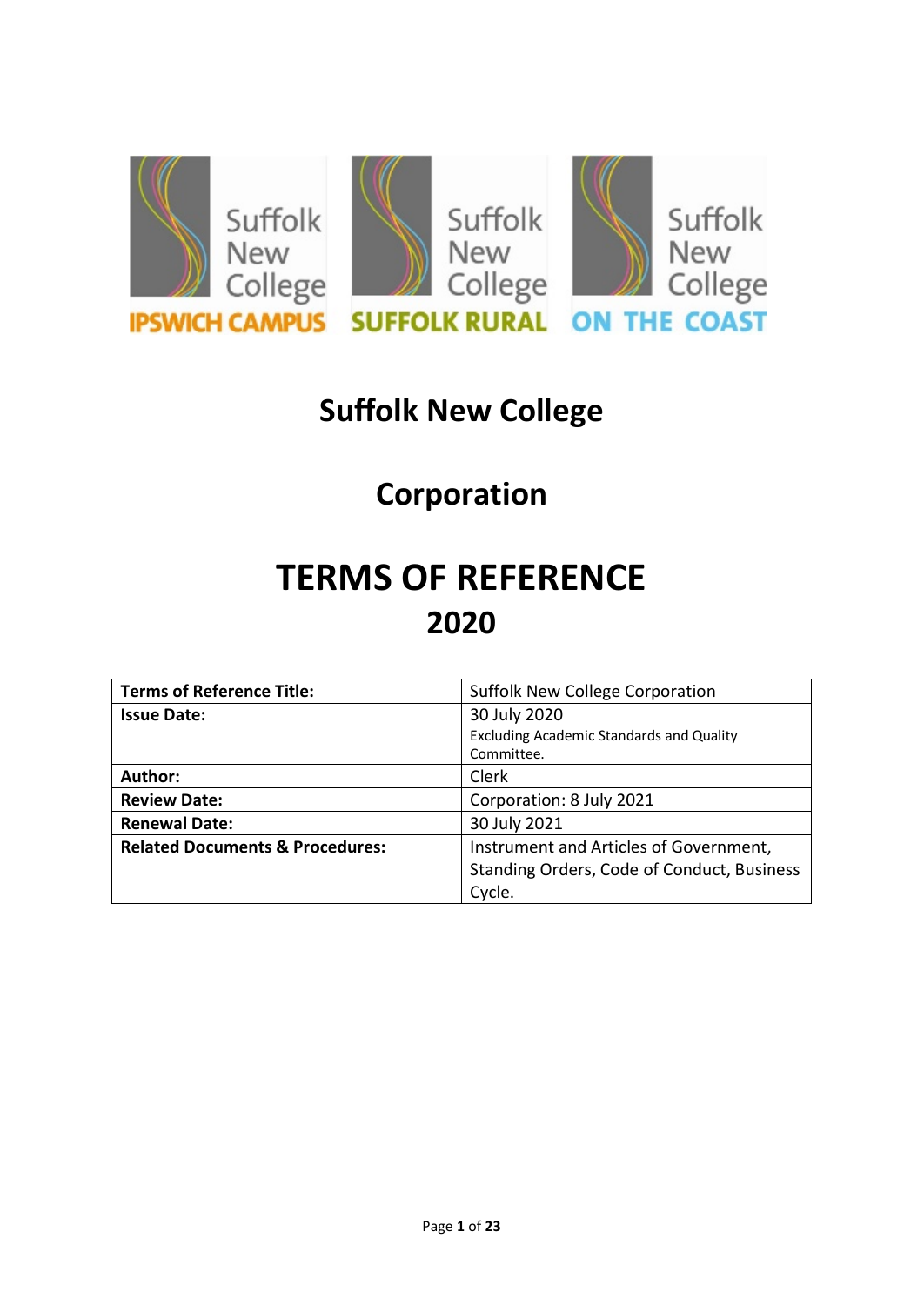## **Contents**

|     |                                                             | Page |
|-----|-------------------------------------------------------------|------|
|     | <b>Responsibilities</b>                                     | 3    |
|     | <b>Terms of Reference</b>                                   |      |
| 1.  | <b>Audit &amp; Risk Committee</b>                           | 5    |
| 2.  | <b>Finance &amp; Employment</b><br><b>Committee</b>         | 9    |
| 3.  | <b>Remuneration Committee</b>                               | 12   |
| 4.  | <b>Search Committee</b>                                     | 14   |
| 5.  | <b>Academic Standards &amp; Quality</b><br><b>Committee</b> | 17   |
| 6   | <b>Formal Committees</b>                                    |      |
| 6.а | <b>Special Committee</b>                                    | 21   |
| 6.b | <b>Staff Grievance Committee</b>                            | 22   |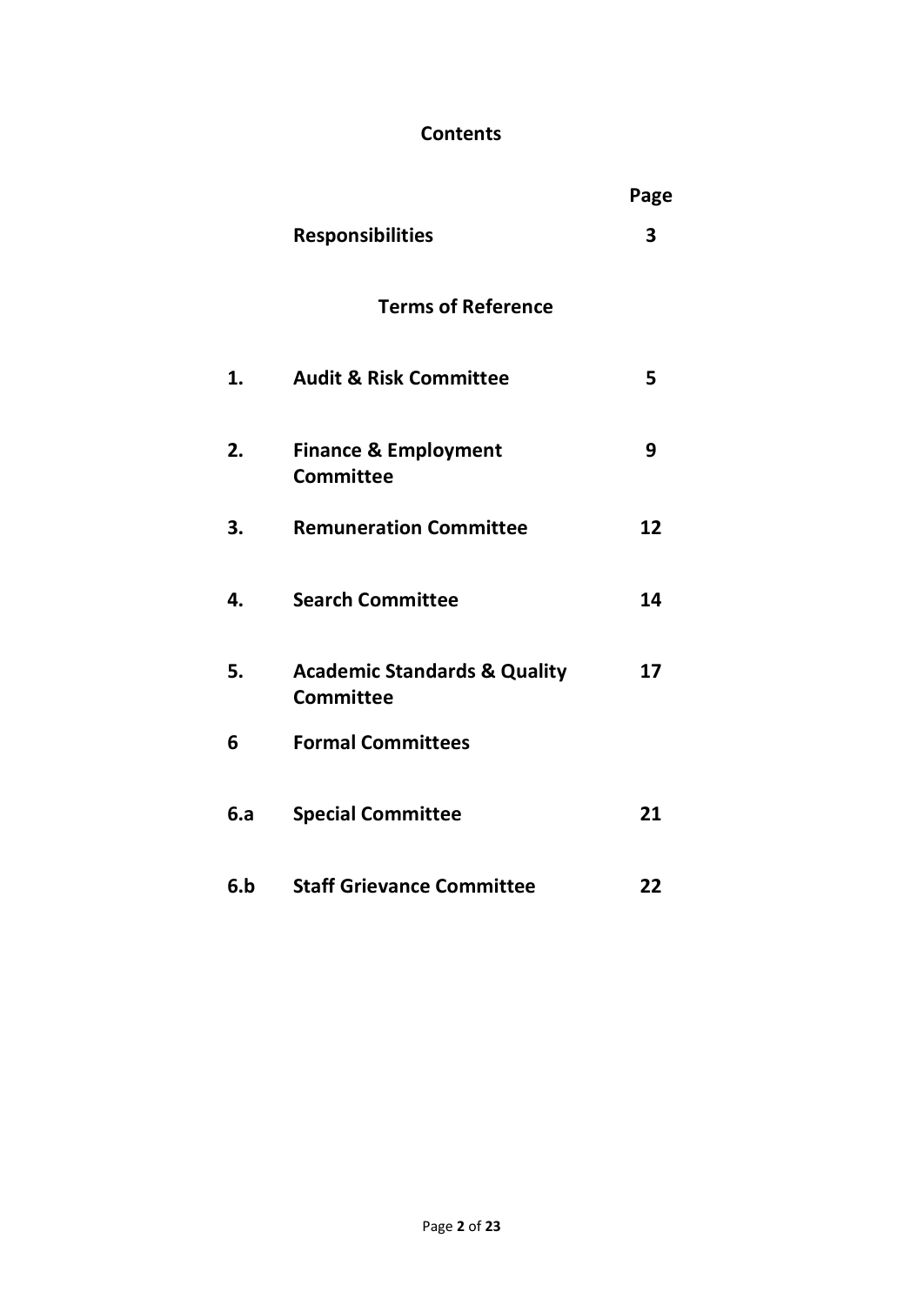#### **Responsibilities**

#### **Corporation**

The Corporation is responsible for:

- (a) The determination and periodic review of the educational character and mission of the College and for the oversight of its activities;
- (b) Publishing arrangements for obtaining the views of staff and students on the determination and periodic review of the educational character and mission of the institution and the oversight of its activities;
- (c) Approving the quality improvement strategy of the College and monitoring and the College's academic performance with particular regard to positive student outcomes;
- (d) Monitor and review external inspection processes and results, and the College's preparation for such inspection;
- (e) Take the lead in related academic matters, with particular regard to student recruitment and retention, and learner achievement;
- (f) Receive and consider reports on the observation of teaching staff;
- (g) Review matters relating to ICT-related means of teaching and learning;
- (h) The effective and efficient use of resources, the solvency of the College and the Corporation and safeguarding their assets;
- (i) Approving the annual estimates of income and expenditure;
- (j) The appointment, grading, suspension, dismissal and determination of the pay and conditions of service of the holders of senior posts and the Clerk, including, where the Clerk is, or is to be appointed as a member of staff, the Clerk's appointment, grading, suspension, dismissal and determination of pay in the capacity of a member of staff; and
- (k) Setting a framework for the pay and conditions of service of all other staff.

In addition, Corporation shall, after consultation with staff:

- (i) Make rules relating to their conduct
- (ii) Make rules setting out:
	- a. Grievance procedures for all staff
	- b. Procedures for the suspension of all staff
	- c. Disciplinary and dismissal procedures for:
		- i. Senior post-holders, and
		- ii. Staff other than senior post-holders.

#### **Principal**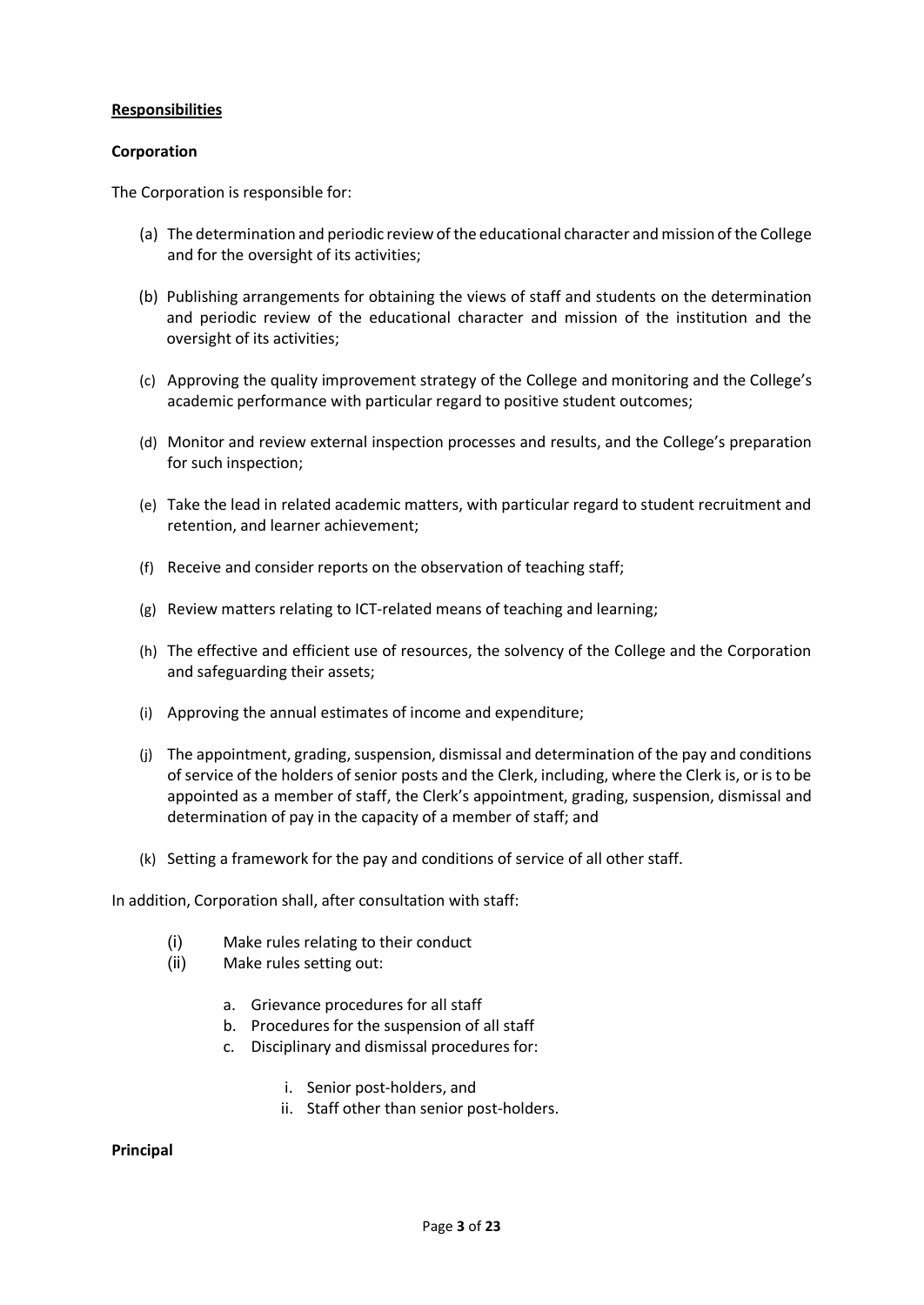Subject to the responsibilities of the Corporation, the Principal is the Chief Executive of the College, and is responsible for:

- a) Making proposals to the Corporation about the educational character and mission of the College, and for implementing the decisions of the Corporation;
- b) The organisation, direction and management of the College and leadership of the staff;
- c) The appointment, assignment, grading, appraisal, suspension, dismissal and determination, within the framework set by the Corporation, of the pay and conditions of service, of staff other than the holders of senior posts;
- d) The determination of the institution's academic activities, and for the determination of its other activities;
- e) Preparing annual estimates of income an expenditure, for consideration and approval by the Corporation, and for the management of budget and resources, within the estimates approved by the Corporation; and
- f) Maintaining student discipline and within the rules and procedures provided for within the Articles of Government, for the suspension or expulsion of students on disciplinary grounds and for implementing decision to expel students for academic reasons.

#### **Clerk**

The Clerk shall be responsible for the following functions:

- (a) Advising the Corporation with regard to the operation of its powers
- (b) Advising the Corporation with regard to procedural matters
- (c) Advising the Corporation with regard to the conduct of its business
- (d) Advising the Corporation with regard to governance matters.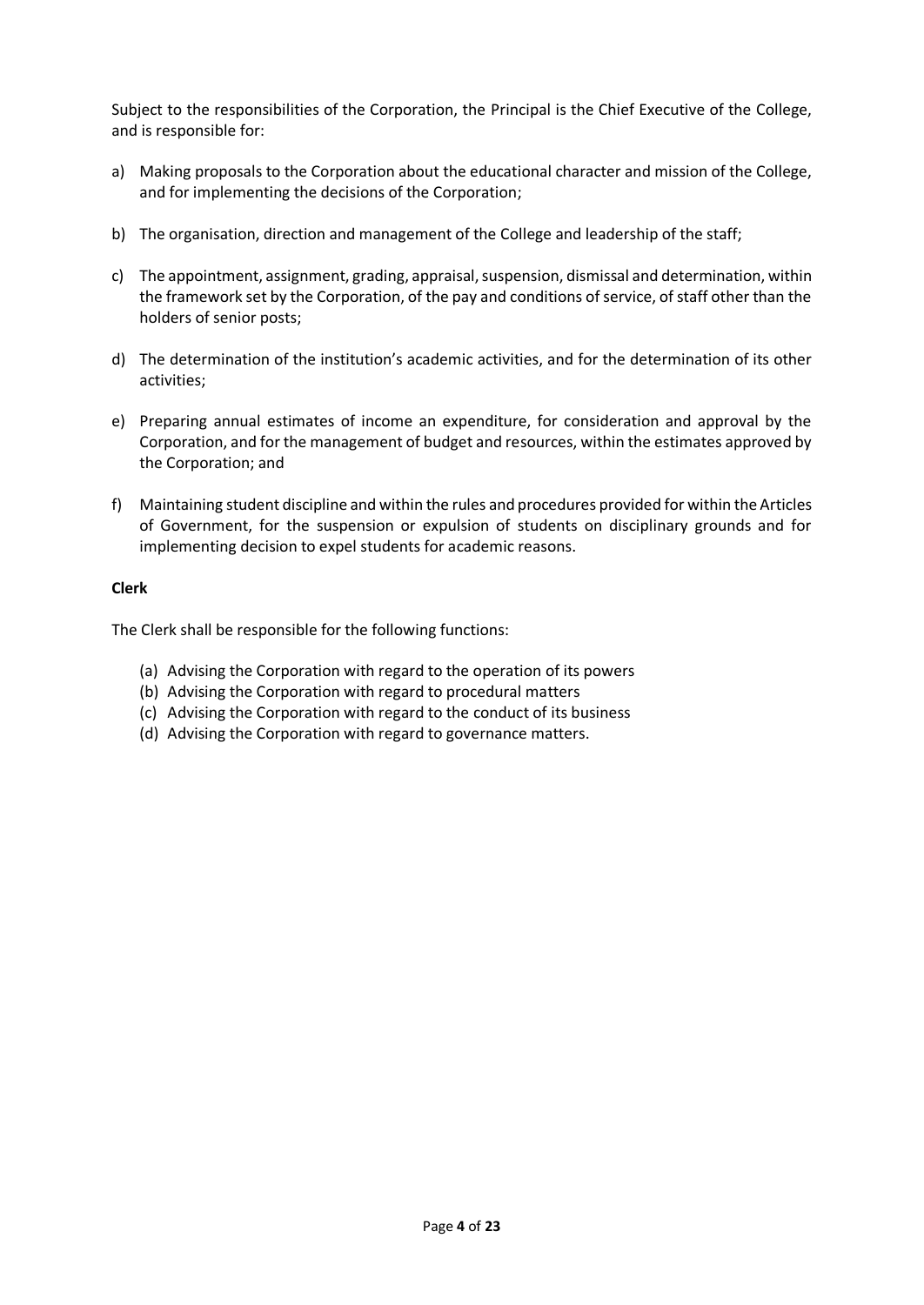#### **1. AUDIT & RISK COMMITTEE**

#### **Purpose:**

The Audit and Risk committee must outline for the Corporation all the relevant issues concerning the adequacy and effectiveness of the Corporation's assurance framework. In addition, the Audit and Risk Committee supports and guides the Corporation by explaining, in its annual accounts, the measures taken to confirm it has fulfilled its statutory and regulatory responsibilities.

The College accounts direction sets out the funding bodies' specific requirements including the required format of the Corporation's statement of corporate governance and internal control.

#### **Responsibilities:**

To assess and provide the Corporation with an opinion on the adequacy and effectiveness of the Corporation's assurance arrangements, framework of governance, risk management and control processes for the effective and efficient use of resources, solvency of the institution and the safeguarding of its assets.

To advise the Corporation on the appointment, reappointment, dismissal and remuneration of the external auditor, reporting accountant and other assurance providers and establish that all such assurance providers adhere to relevant professional standards.

To advise the Corporation on the scope and objectives of the work of assurance providers, the external auditor, and the funding auditor.

Inform the Corporation of any additional services provided by the external auditor, reporting accountant and other assurance providers and explain how independence and objectivity were safeguarded.

To ensure effective coordination between assurance providers the external auditor and the funding auditor.

To consider and advise the Corporation on the audit strategy and annual internal audit plans for internal audit.

To advise the Corporation on internal audit assignment reports and annual reports and on control issues included in the external auditor's management letter and management's responses to these.

To monitor, within agreed timescales, the implementation of recommendations arising from any reports of audit and assurance providers.

To establish, in conjunction with College Executive, relevant annual performance measures and indicators, and to monitor the effectiveness of the internal audit arrangements and external auditor and the funding auditor through these measures and to decide, based on this review, whether a competition for price and quality of the audit service is appropriate.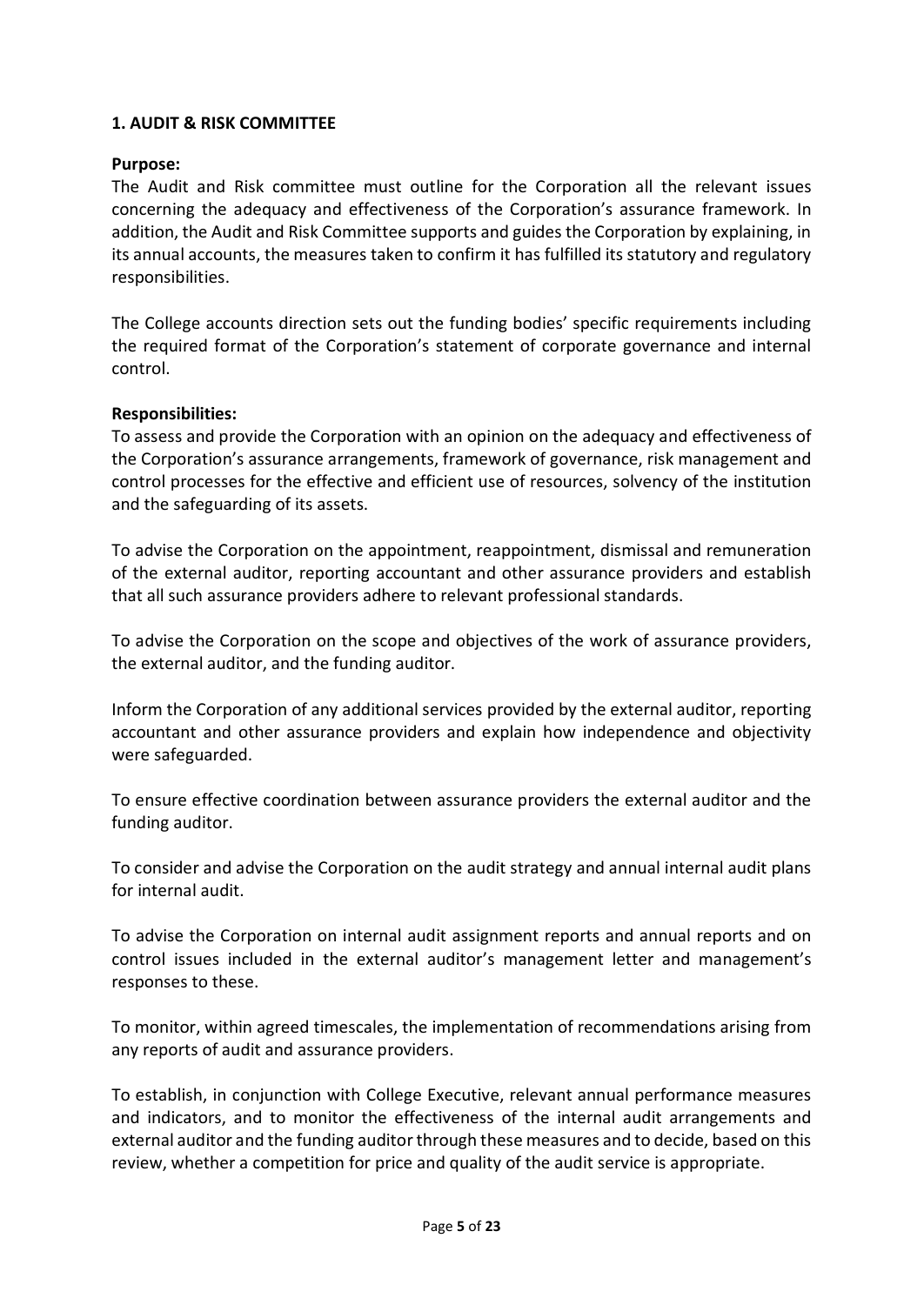To regularly review the Corporation Risk Management Process on behalf of the Corporation.

To oversee the Corporation's policies on fraud, irregularity and whistleblowing, and ensure:

- the proper proportionate and independent investigation of allegations and instances of fraud and irregularity
- that investigations outcomes are reported to the Committee
- that the external auditor has been informed and that appropriate follow up action has been planned /actioned and that all significant cases of fraud or irregularity are reported to the appropriate funding body.

To produce an annual report for the Corporation, summarising the Committee's activities relating to the financial year under review, including:

- a summary of the work undertaken by the Committee during the year
- any significant issues arising up to the date of preparation of the report
- any significant matters of internal control included in the reports of audit and assurance providers
- the Committee's view of its own effectiveness and how it has fulfilled its terms of reference
- the Committee's opinion on the adequacy and effectiveness of the Corporation's assurance arrangements, framework of governance, risk management and control processes for the effective and efficient use of resources, solvency of the institution and the safeguarding of its assets
- submit the annual report to the Corporation before the statement of corporate governance and internal control in the annual accounts is signed
- give due regard to any relevant legal or regulatory requirements associated with GDPR and Data Protection, liaising where relevant with other committees.

#### **Powers:**

Advisory.

In addition, the Committee has:

- the right to investigate any activity within its terms of reference
- the right to access all the information and explanations it considers necessary, from whatever source, to fulfil its remit
- a responsibility to maintain its independence in appointing members
- a responsibility to include individuals with an appropriate mix of skills and experience to allow it to discharge its duties effectively. Collectively, members of the Committee should have recent, relevant experience in risk management, finance and assurance
- a restriction not to adopt an executive role.

#### **Membership:**

The Committee shall comprise up to six members, at least one of whom will have relevant financial/audit experience.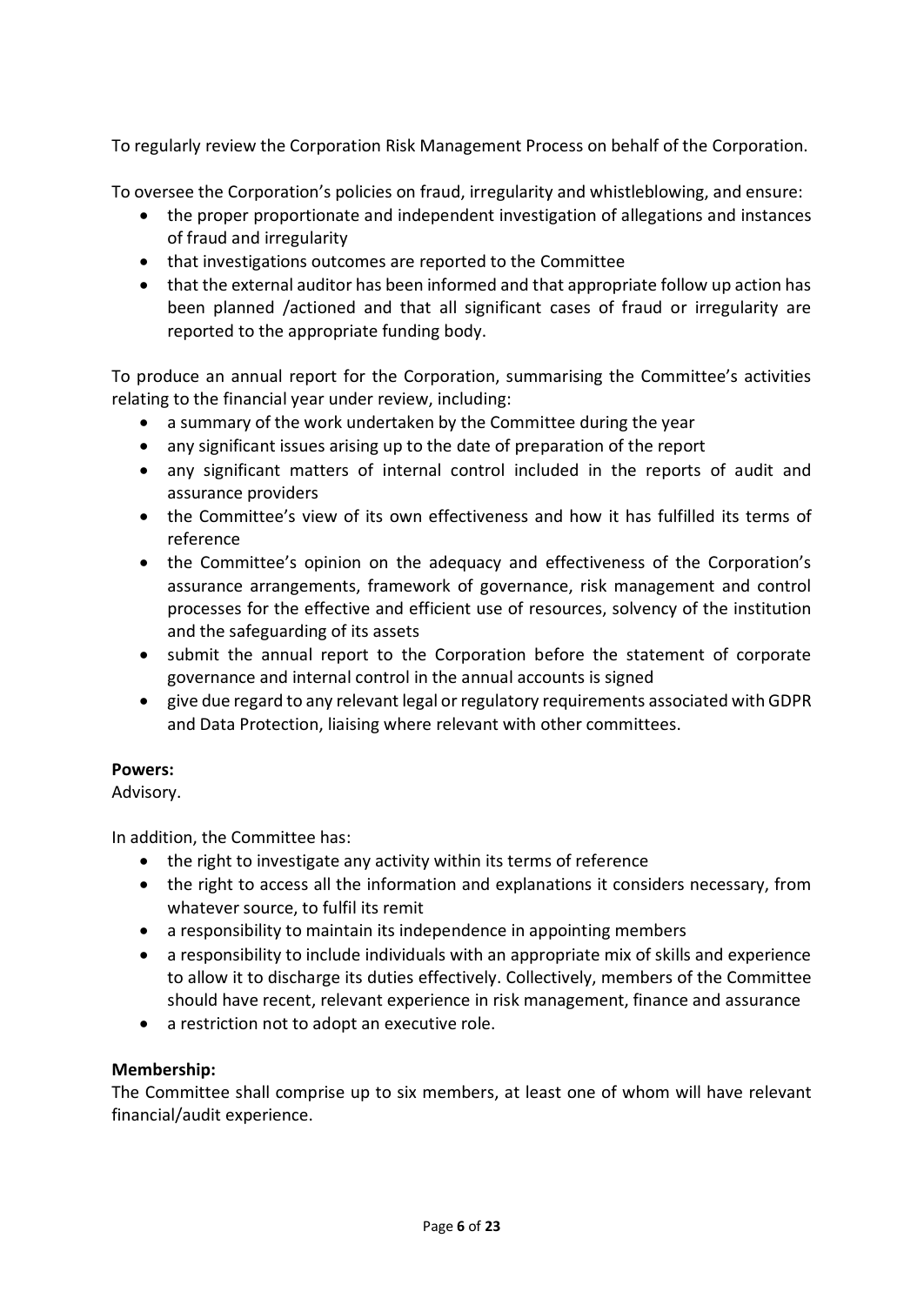The Committee may invite the Corporation's advisers or other third parties to attend meetings as appropriate (such persons shall be entitled to speak at the meeting, but not to vote).

In order to ensure the Committee's independence and objectivity, the following people shall not be eligible to serve as members of the Committee:

- Members of the Finance and Employment Committee
- The Chair of Corporation
- The Principal and those with executive authority at a senior level within the College\*
- The staff member\*
- The student member\*

\* The Committee may invite these members of the College to attend meetings.

#### **Quorum:**

The quorum for meetings shall be three members, including Co-opted members.

#### **Chair**

The Chair of the Committee will be recommended by the Search Committee and appointed by Corporation for a term of one year.

#### **Vice Chair**

The Vice Chair will be appointed by the Committee in September for the ensuing academic year.

The retiring Chair and Vice Chair will be eligible for re-appointment.

In the absence of both the Chair and Vice Chair from a meeting, the Committee will appoint another member to act as Chair for that meeting.

#### **Clerk:**

The Clerk to the Corporation shall act as Clerk to the Committee.

#### **Frequency of Meetings**

The Committee will meet not less than four times a year. The internal or external auditor may request a meeting of the Committee if they consider it to be necessary, and the Committee will endeavour to comply with such requests.

#### **Term of Office**

Appointments of members of the Committee will cease at the end of their term of office as a Governor, although they will be eligible for re-appointment if their membership of the Corporation is renewed. Co-opted members will be appointed for a term of one year and will be eligible for re-appointment if their membership is approved by the Corporation. Members may terminate their membership by notice of resignation to the Clerk to the Corporation.

#### **Status of Papers**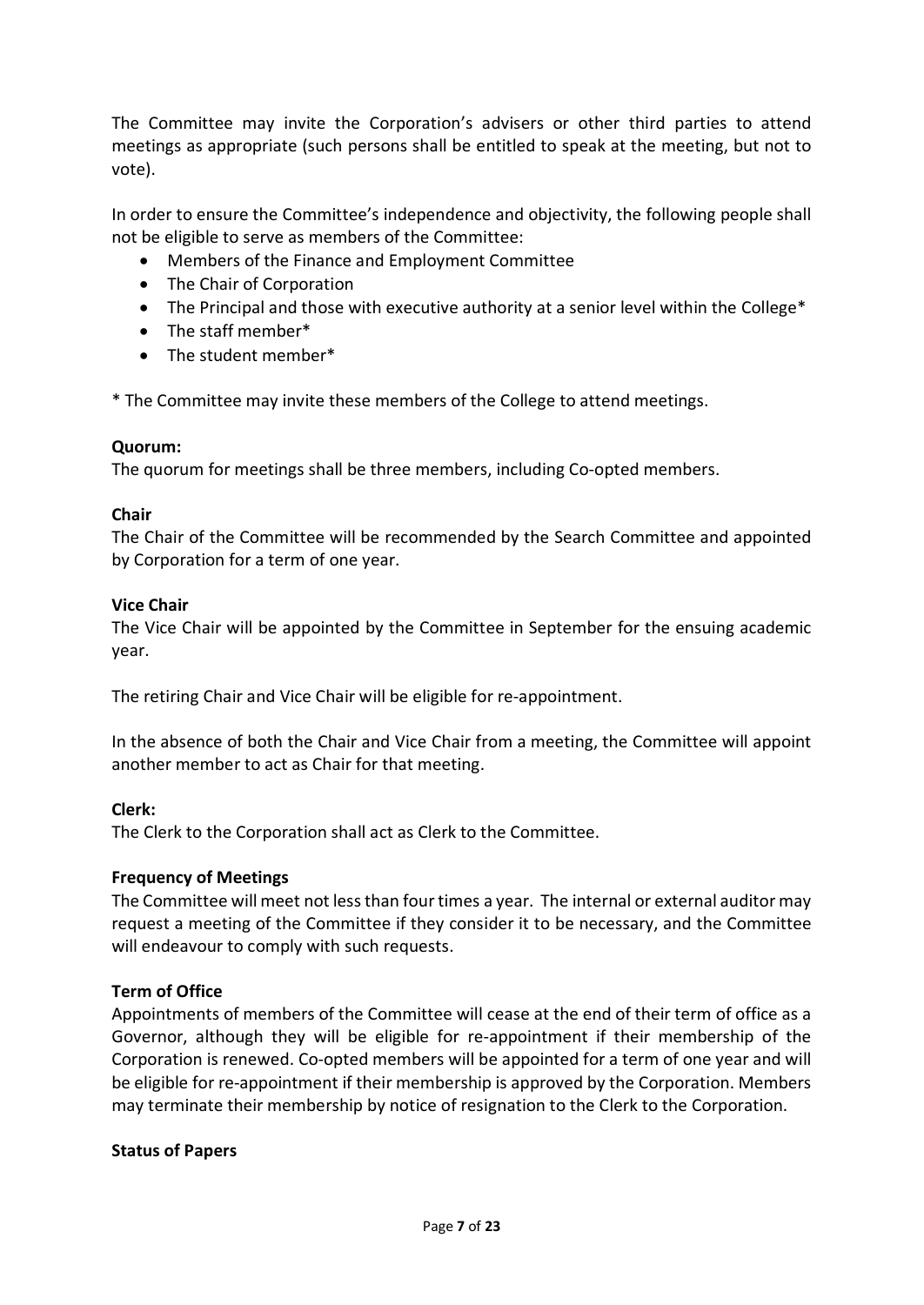All papers will be treated as confidential until the Committee has determined their status at the end of each Committee meeting.

Papers deemed by the Committee to be non-confidential will be circulated as for other Corporation and Corporation Committee reports and agendas.

The Committee shall report to Corporation through the medium of the Committee Chair's report.

| <b>Terms of Reference Title:</b>           | Audit & Risk Committee                     |
|--------------------------------------------|--------------------------------------------|
| <b>Issue Date:</b>                         | 30 July 2020                               |
| Author:                                    | <b>Clerk</b>                               |
| <b>Review Date:</b>                        | A&R Committee: 24 June 2021                |
| <b>Renewal Date:</b>                       | 30 July 2021                               |
| <b>Related Documents &amp; Procedures:</b> | Instrument and Articles of Government,     |
|                                            | Standing Orders, Code of Conduct, Business |
|                                            | Cycle.                                     |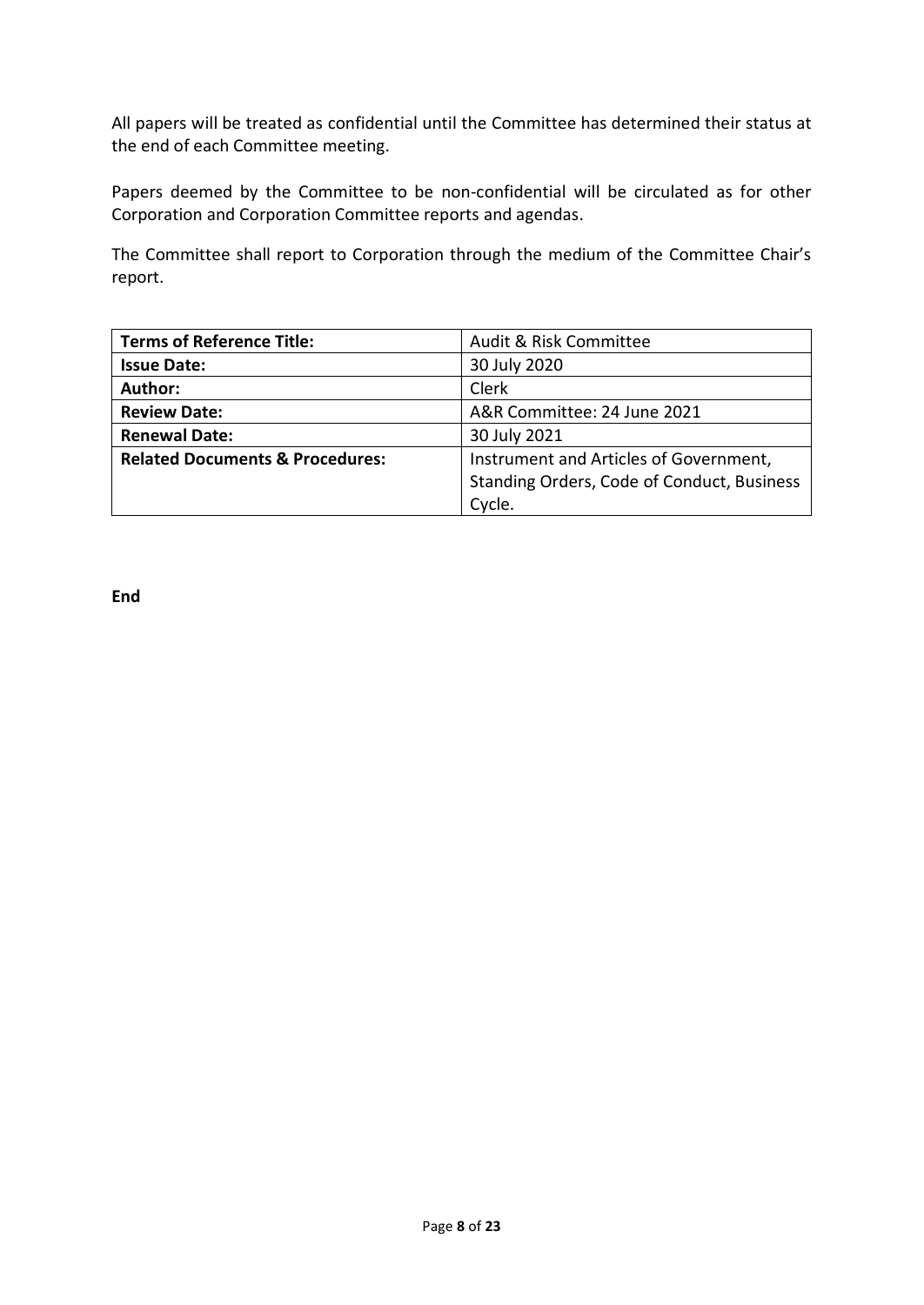#### **2. FINANCE & EMPLOYMENT COMMITTEE**

#### **Purpose:**

To formulate guidelines for, and advise the Corporation on, its oversight of the discharge of the Corporation's responsibilities for the proper management of the resources and assets of the College.

#### **Responsibilities:**

To determine or advise on finance or employment issues.

To make recommendations to the Corporation on the strategy on:

- Conditions of service (except those for Senior Post Holders)
- Financial management
- Annual estimates of income and expenditure
- Fees and charges
- All human resources matters excluding those for Senior Post Holders
- Health and safety.

To monitor the achievement of financial performance indicators, and advise the Corporation accordingly.

To authorise:

• 3 Monthly Management Accounts.

To consider:

- Annual Financial Statements
- Budgets
- Financial Regulations, prior to recommendation for Corporation approval.

To monitor the achievement of financial performance indicators, and advise.

To consider and make recommendations to the Corporation on the financial implications of the recommendations or decisions of any other Corporation Committee.

To receive budget and financial monitoring information on the College and any subsidiary companies.

To approve non-pay expenditure of £100,000 and above, in accordance with Financial Regulations and Policies, and within the College's approved budget.

To have oversight on behalf of the Corporation of and to monitor College strategy on information technology infrastructure.

#### **Powers:**

Advisory and such specific delegated powers granted by resolution of the Corporation.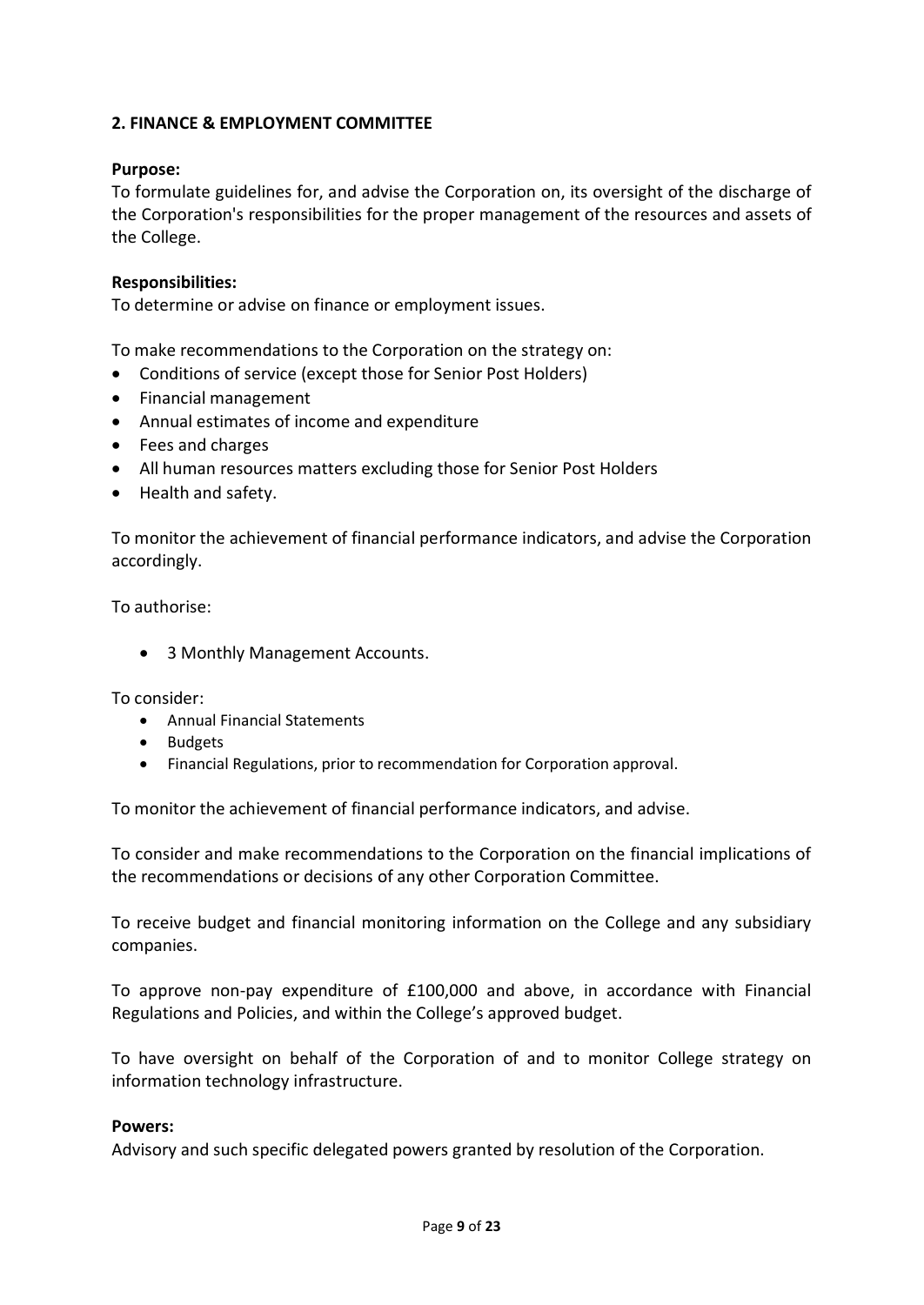#### **Membership:**

The Committee shall comprise of six members to include:

- Chair of Corporation (ex officio)
- The Principal
- Four members of the Corporation inc. a Co-opted Members

There shall be a standing invitation for members of the Executive Team to attend. Members of the College Finance Team, or indeed other staff, may also attend on specific invitation from the Chair of the Committee.

#### **Quorum**

The quorum for meetings of the Committee shall be three members.

#### **Links:**

A member of the Committee shall be a member of the College's Health and Safety Committee.

#### **Chair**

The Chair of the Committee will be recommended by the Search Committee and appointed by Corporation for a term of one year.

#### **Vice Chair**

The Vice Chair will be appointed by the Committee in September for the ensuing academic year.

The retiring Chair and Vice Chair will be eligible for re-appointment.

In the absence of both the Chair and Vice Chair from a meeting, the Committee will appoint another member to act as Chair for that meeting.

#### **Clerk:**

The Clerk to the Corporation shall act as Clerk to the Committee.

#### **Frequency of Meetings:**

The Committee will meet not less than five times per year.

#### **Term of Office:**

Appointments of members of the Committee will cease at the end of their term of office as a Governor, although they will be eligible for re-appointment if their membership of the Corporation is renewed. Members may terminate their membership by notice of resignation to the Clerk to the Corporation.

#### **Status of Papers**

All papers will be treated as confidential until the Committee has determined their status at the end of each Committee meeting.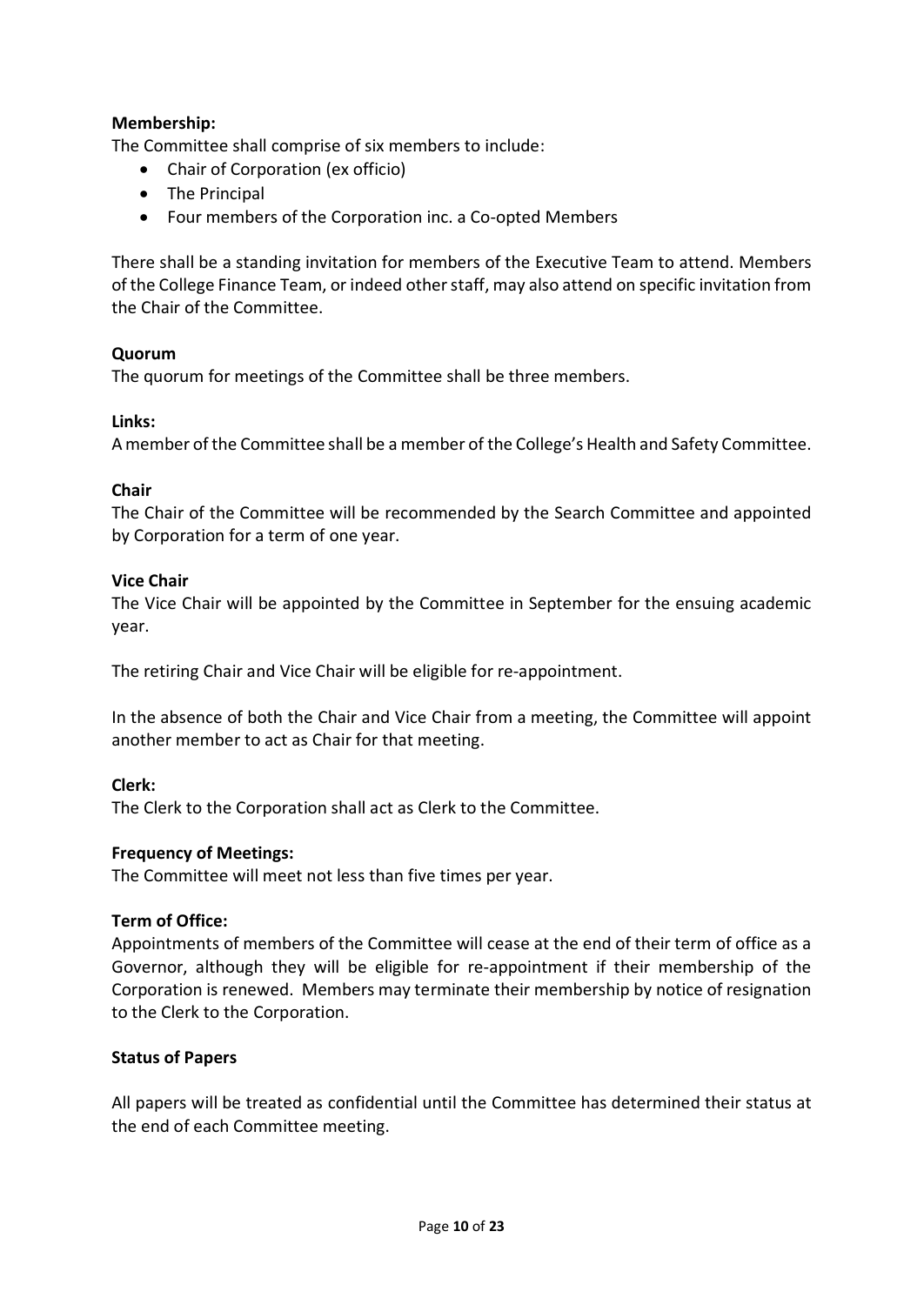Papers deemed by the Committee to be non-confidential will be circulated as for other Corporation and Corporation Committee reports and agendas.

The Committee shall report to Corporation through the medium of the Committee Chair's report.

| <b>Terms of Reference Title:</b>           | Finance & Employment Committee             |
|--------------------------------------------|--------------------------------------------|
| <b>Issue Date:</b>                         | 30 July 2020                               |
| Author:                                    | Clerk                                      |
| <b>Review Date:</b>                        | F&E Committee: 1 July 2021                 |
| <b>Renewal Date:</b>                       | 30 July 2021                               |
| <b>Related Documents &amp; Procedures:</b> | Instrument and Articles of Government,     |
|                                            | Standing Orders, Code of Conduct, Business |
|                                            | Cycle.                                     |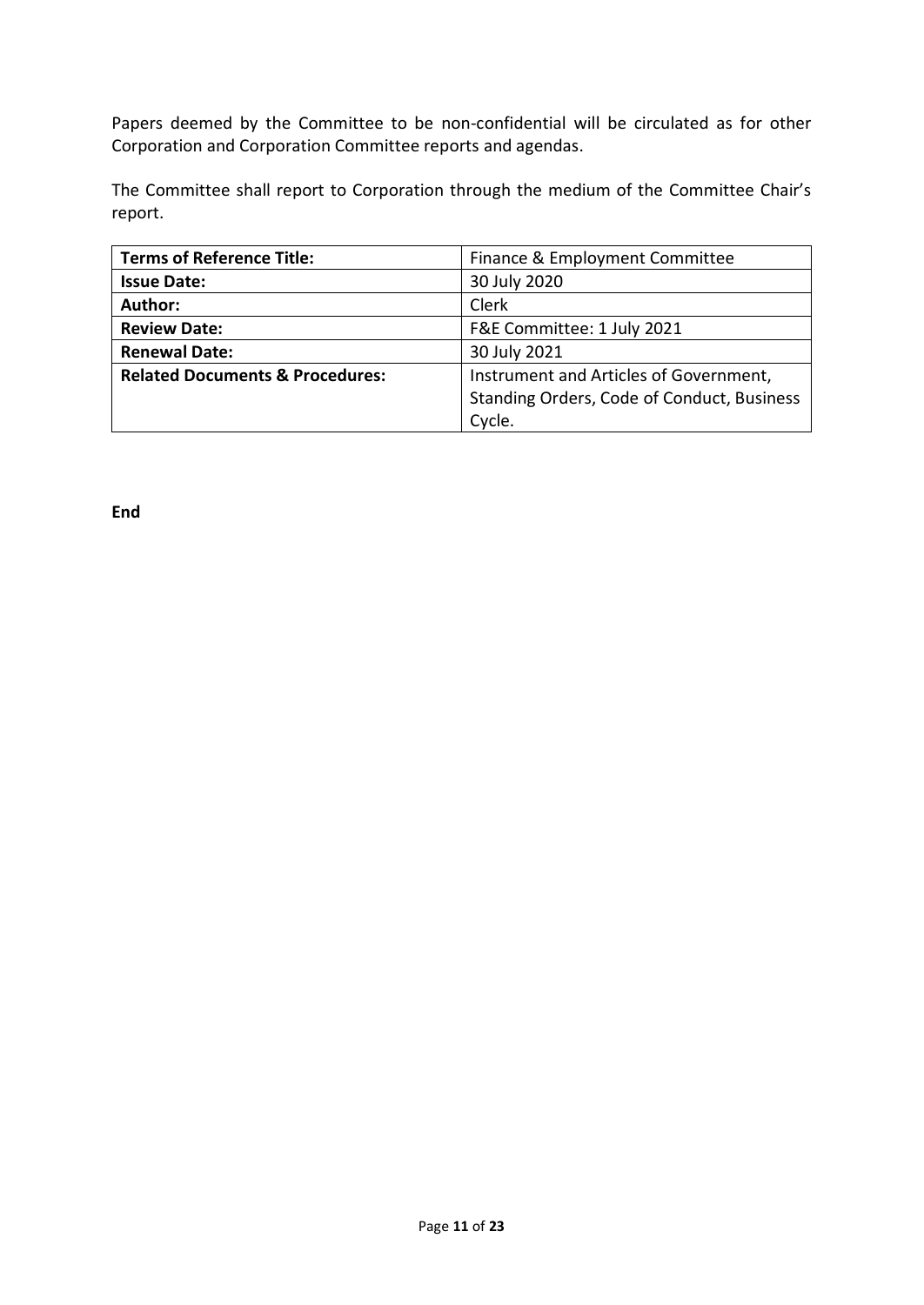#### **3. REMUNERATION COMMITTEE**

#### **Purpose:**

To advise the Corporation on actions to be taken under Article 12 of the Articles of Government in respect of any vacancy amongst the Senior Post Holders.

To advise the Corporation on the appointment, grading, and appraisal of the Principal, other Senior Post Holders, and the Clerk, and to determine the pay and conditions of service of the Principal, other Senior Post Holders and the Clerk.

#### **Responsibilities:**

To determine the salary and other terms and conditions of service of the Principal, other Senior Post Holders and the Clerk.

To establish annual performance targets for the Principal and Clerk and to consider the post holders' performance against these.

To approve the performance targets for other Senior Post Holders, determined by the Principal and to consider the Principal's recommendations regarding the outcomes against those targets.

#### **Powers:**

The Committee is an internal body part which is part of Corporation, with no executive duties and which is appointed for informational and consulting purposes and which has duties to inform, advise, and propose as set out in the section under 'Purpose'.

#### **Membership:**

Chair of Corporation (ex officio) Vice Chair of Corporation (ex officio) Chair Chair of Finance and Employment Committee (ex officio) Chair of Audit and Risk Committee (ex officio)

Any other Corporation Members (excluding Staff and Student Members and the Principal) who has formally intimated to the Clerk of his or her wish to serve on the Committee or to attend any specific meeting.

#### **Quorum**

The quorum for meetings of the Committee shall be four members.

#### **Chair:**

The Chair of the Committee will be the Vice Chair of Corporation.

In the absence of the Chair from a meeting, the Committee will appoint another member to act as Chair for that meeting.

#### **Clerk:**

The Clerk to the Corporation shall act as Clerk to the Committee.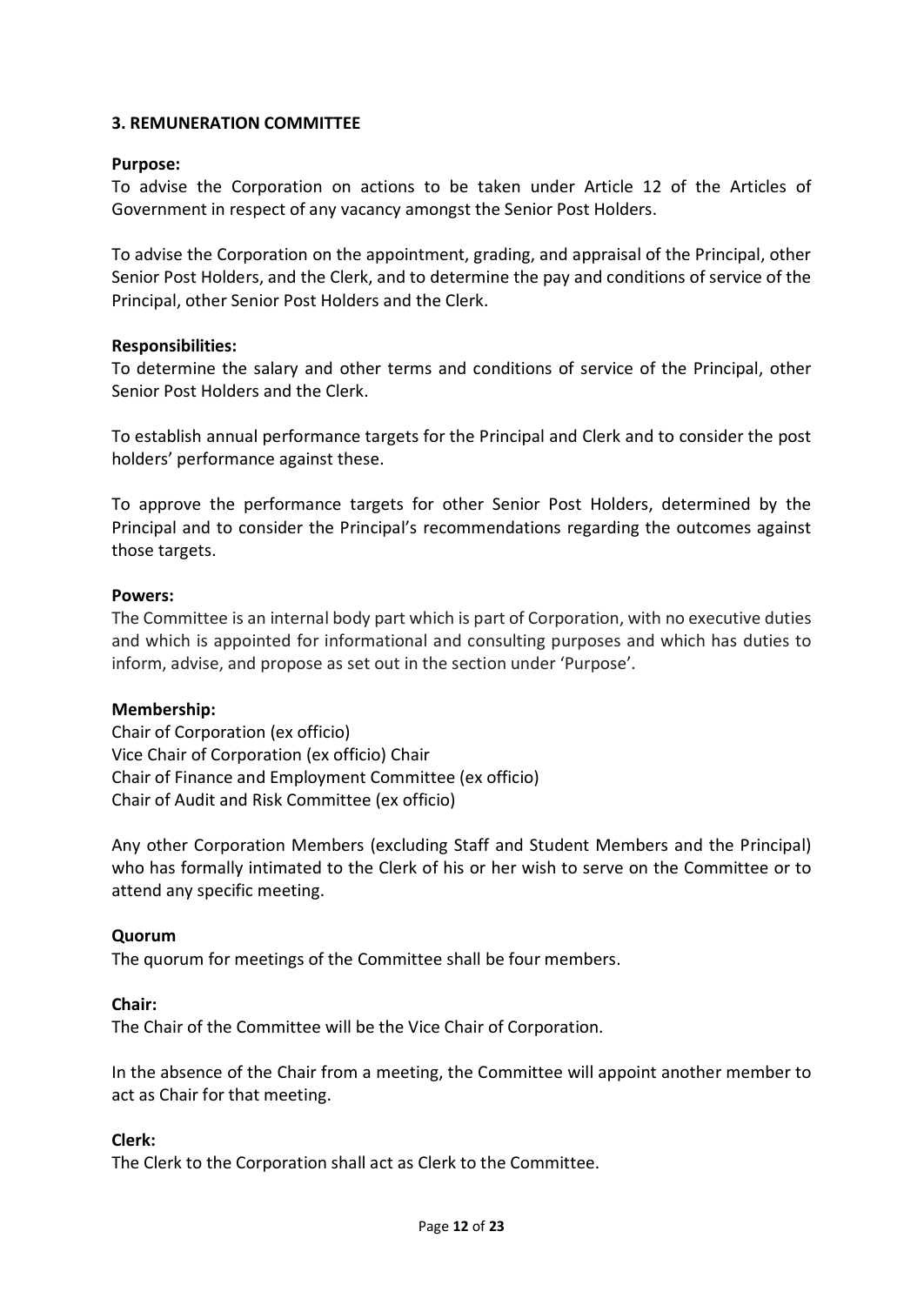#### **Frequency of Meetings:**

The Committee will meet at least once per year and as required by the Chair of Corporation.

#### **Term of Office:**

Appointments of members of the Committee will cease at the end of their term of office as a Governor, although they will be eligible for re-appointment if their membership of the Corporation is renewed.

#### **Status of Papers**

All papers will be treated as confidential. The Committee shall report to Corporation through the medium of the Committee Chair's report.

| <b>Terms of Reference Title:</b>           | <b>Remuneration Committee</b>              |
|--------------------------------------------|--------------------------------------------|
| <b>Issue Date:</b>                         | 30 July 2020                               |
| Author:                                    | Clerk                                      |
| <b>Review Date:</b>                        | September 2021                             |
| <b>Renewal Date:</b>                       | September 2021                             |
| <b>Related Documents &amp; Procedures:</b> | Instrument and Articles of Government,     |
|                                            | Standing Orders, Code of Conduct, Business |
|                                            | Cycle.                                     |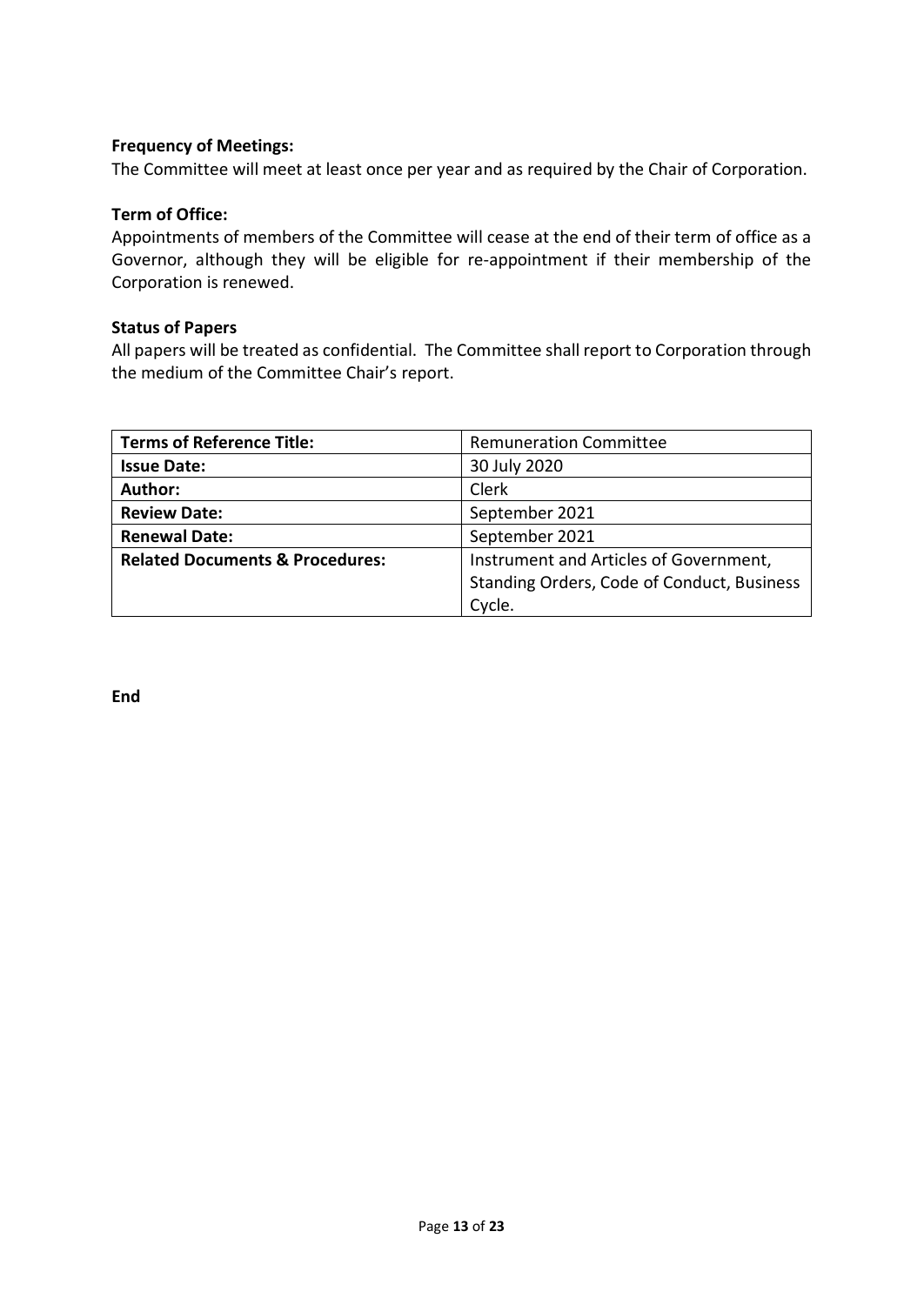#### **4. SEARCH COMMITTEE**

#### **Purpose:**

To advise Corporation on the appointment and reappointment of Members of the Corporation.

To advise the Corporation on matters relating to the operation of Corporation and the effective, proper and efficient discharge of its business.

#### **Responsibilities:**

To advise the Corporation on the appointment and reappointment of Business, Co-Opted, Local Authority and Local Voluntary Body Members of the Corporation.

To determine the process whereby candidates for consideration for Corporation Membership are nominated.

To advise the Corporation on such matters relating to membership and appointments as the Corporation may remit.

To evaluate the contribution made by existing individual Members before proposing any reappointment to the Corporation.

To promote the Corporation and the College within the local community.

To ensure that the Corporation takes account of the need to reflect the local community in Corporation Membership.

To monitor the skills and experience of Corporation Members to identify desired areas of expertise to be sought in the appointment of new Members.

To determine and monitor the Corporation Member Training and Development Policy.

To advise the Corporation on the appointment of co-opted non-Corporation members to Corporation Committees.

To advise the Corporation on the Rules for the Conduct of the Search Committee which are to be available for public inspection.

To advise the Corporation on Governance issues including:

- The annual self-evaluation of Governance and monitoring the associated action plans
- Corporation Committee Structure and Committee Membership
- Performance indicators
- Standing Orders
- Code of Conduct
- Members' Links.

**Powers:**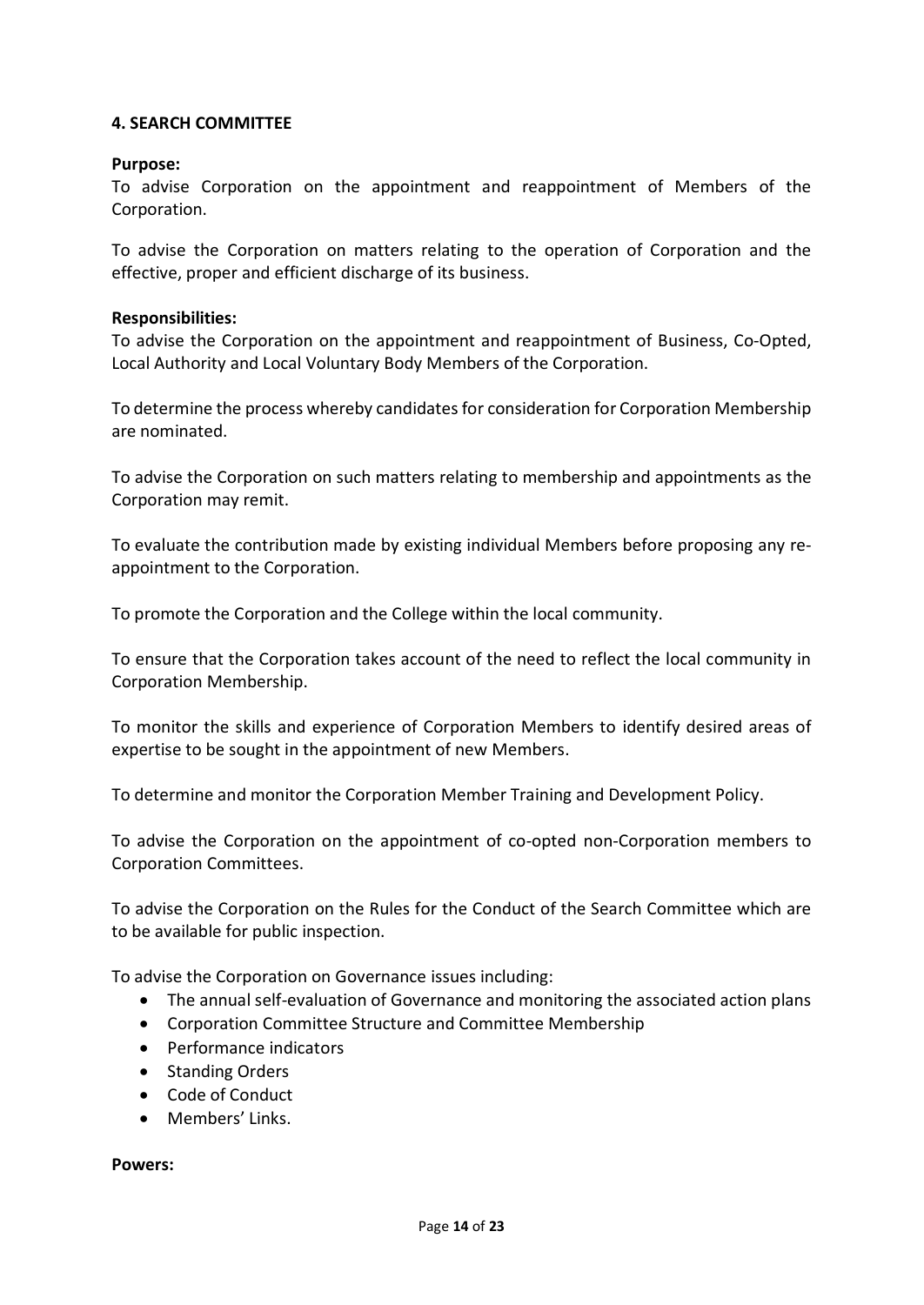Advisory and such specific delegated powers granted by resolution of the Corporation.

#### **Membership:**

The Committee shall comprise of seven members to include:

The Chair of Corporation (ex officio) The Vice Chair of Corporation (Chair) (ex officio) \* The Principal The Staff Member The Student Governor The Presiding Ambassador

One other member.

#### **Quorum**

The quorum for meetings of the Committee shall be three members.

#### **Chair:**

The Chair of the Committee will be the Vice Chair of Corporation.

#### **Vice Chair**

The Vice Chair will be appointed by the Committee in September for the ensuing academic year.

In the absence of both the Chair and Vice Chair from a meeting, the Committee will appoint another member to act as Chair for that meeting.

\*This would normally be the case unless the Vice Chair is Chair of another standing committee other than Remuneration.

#### **Clerk:**

The Clerk to the Corporation shall act as Clerk to the Committee.

#### **Frequency of Meetings:**

The Committee will meet at least three times per year.

#### **Term of Office:**

Appointments of members of the Committee will cease at the end of their term of office as a Governor, although they will be eligible for re-appointment if their membership of the Corporation is renewed.

#### **Status of Papers**

All papers will be normally treated as non-confidential unless determined confidential by the Chair at the end of a committee meeting.

The Committee shall report to Corporation through the medium of the Committee Chair's report.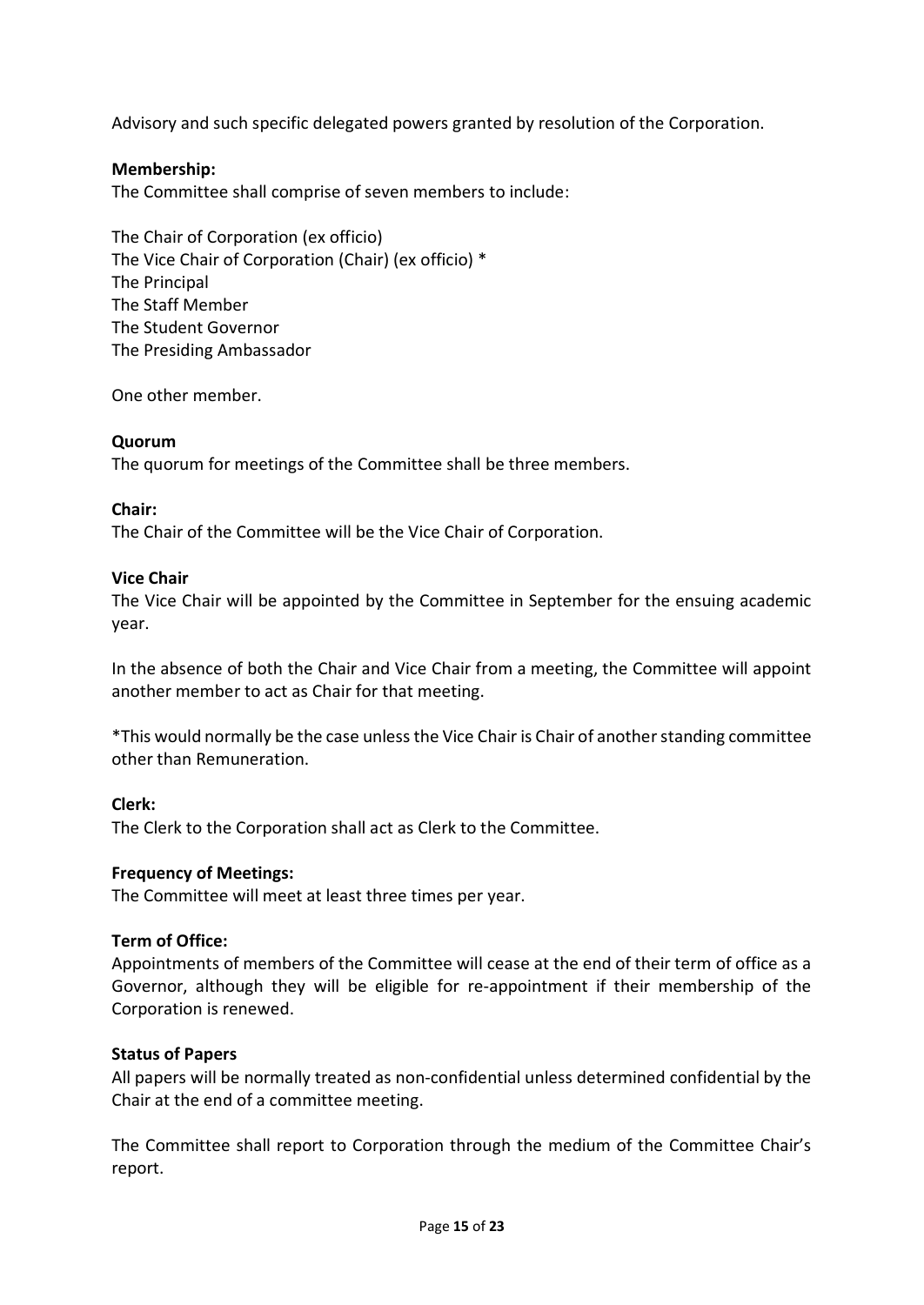#### **Rules for the Conduct of the Search Committee**

- 1. The Search Committee shall monitor the membership of the Corporation against the needs of the College in terms of the knowledge, experience, interests, skills and qualifications of Members. The Committee shall also take into account the need to have a balanced membership.
- 2. In carrying out this monitoring exercise, the Committee shall have regard to any recent Skills Audit of Corporation Members and/or Corporation Self-Assessment.
- 3. The Committee shall identify any gaps in the knowledge, experience, skills and qualifications of current Members and endeavour to ensure that those gaps are filled through the recommendations made by the Committee to the Corporation for new Members.
- 4. When considering the re-appointment of a Member whose term of office has expired, the Committee shall have regard to Standing Order 1.2.2, which provides that Members shall not normally serve more than three terms of office, and shall consider the knowledge, skills, experience and qualification of the retiring member against the needs of the Corporation.
- 5. The Committee shall adopt the same approach with regard to the appointment of co-opted members of Committees as it does to the appointment of members of Corporation.
- 6. The Committee shall give consideration to succession planning.
- 7. The Committee and the Corporation will classify as confidential any personal information supplied to them in their discussion of persons to be recommended to the Corporation for Membership. Other than this and any other matter determined by the Committee to be confidential, the Committee's agenda and reports will be available for public inspection given two working days' written notice to the Clerk to the Corporation.

| <b>Terms of Reference Title:</b>           | Search Committee                       |
|--------------------------------------------|----------------------------------------|
| <b>Issue Date:</b>                         | 30 July 2020                           |
| Author:                                    | Clerk                                  |
| <b>Review Date:</b>                        | Search Committee: 7 June 2021          |
| <b>Renewal Date:</b>                       | 30 July 2021                           |
| <b>Related Documents &amp; Procedures:</b> | Instrument and Articles of Government, |
|                                            | Standing Orders, Code of Conduct,      |
|                                            | <b>Business Cycle.</b>                 |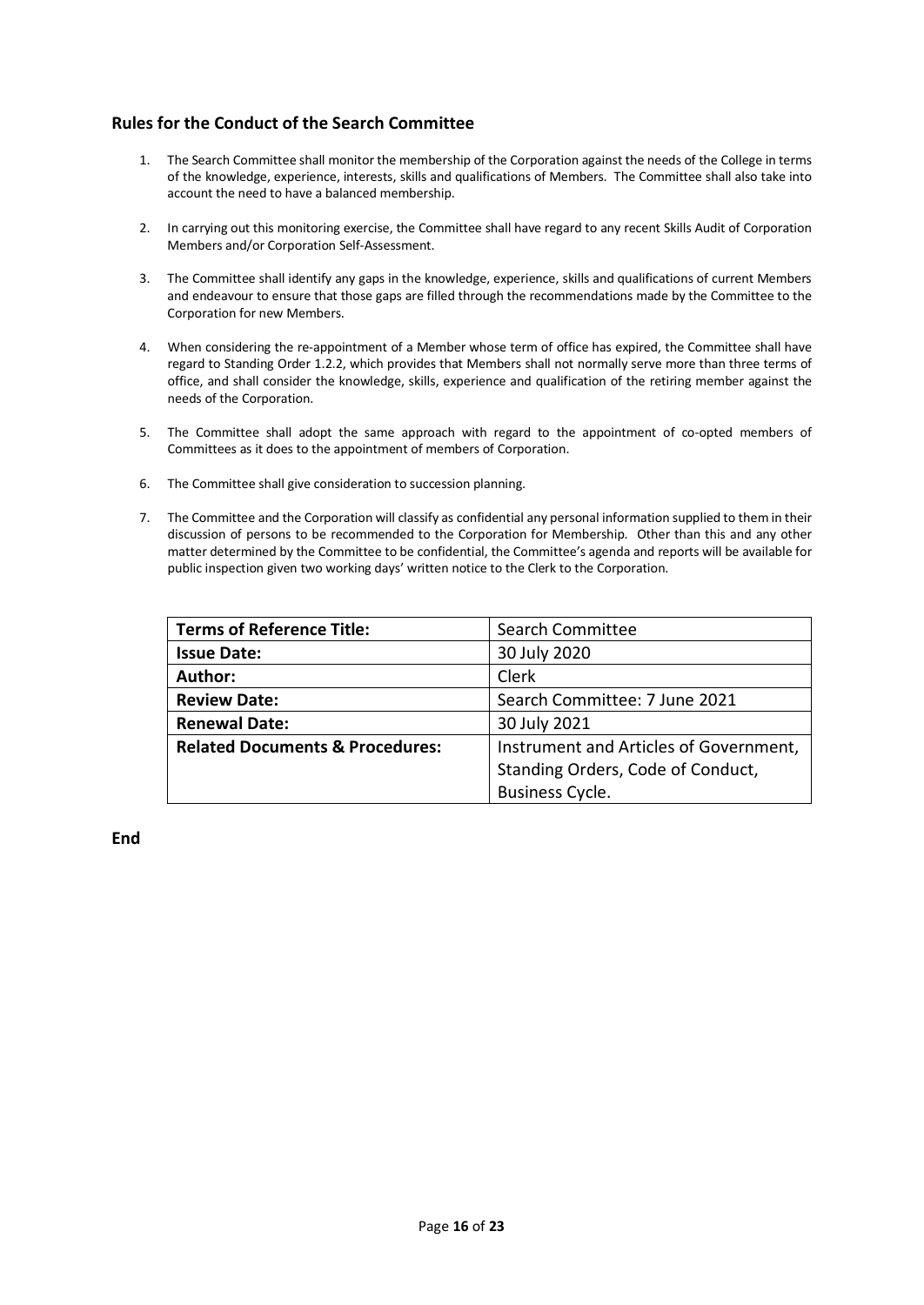#### **5. ACADEMIC STANDARDS & QUALITY COMMITTEE:**

#### **Purpose:**

To oversee the College's Further Education and HE quality strategy and procedures and scrutinise their impact in ensuring the highest standards and continual improvement in the experience of all students and their levels of achievement.

To advise the Corporation in the discharge of its responsibilities with regard to oversight of the College's quality strategy.

To scrutinise and review the College's academic performance, and on behalf of the Corporation, to overview external inspection and self- assessment matters (excluding Self-Evaluation of Governance).

To nominate Corporation members to link to Directorates and Student Support, so that a deeper understanding of strengths and areas for improvement is gained and actions taken to bring about improvement.

To consider the implication of national policy/guidance which may be issued from time to time and advise Corporation as appropriate.

#### **Responsibilities:**

To advise the Corporation on arrangements for assuring the quality and standards of educational activities in the College and of its subsidiaries including HE.

To monitor the College curriculum at a strategic level in relation to Safeguarding as it applies to matters of Equality and Diversity and student involvement and performance.

To annually review the College's Teaching and Learning Policy, and to recommend any amendments to Corporation.

To monitor the College's performance at a strategic level in relation to:

- teaching & learning activity
- enrolment
- student retention
- achievement
- attendance
- destination
- value added

and recommend to the Corporation annual targets and Key Performance Indicators in these areas, and monitor the College's progress towards achieving them. Including consideration of external inspection reports and data.

To monitor

• employer engagement activity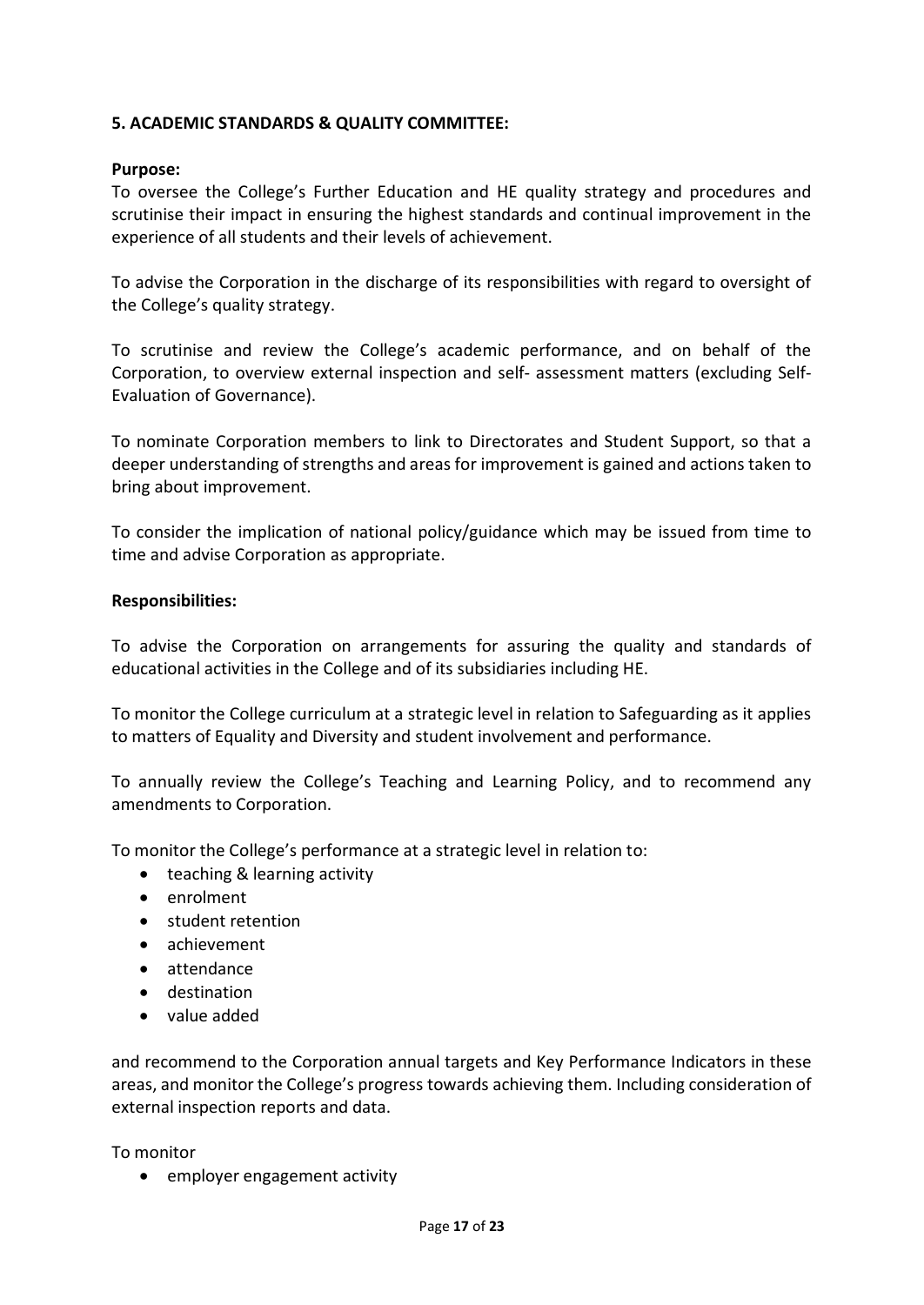- the quality of sub-contracted provision
- the effectiveness of communication between Corporation, staff, students and other stakeholders of the college.

To monitor the College's performance at a strategic level in relation to the continued professional development of all College Staff.

To consider the Quality Improvement Plan and planned academic programme developments and to recommend to the Finance & Employment Committee and the Corporation for such developments to be included in the financial plans and College Strategy.

To review the College's Annual Self-Assessment Report and Quality Improvement Plan and to recommend its approval to Corporation including reviewing the effectiveness of the College's Self-Assessment procedures and the effectiveness of the actions taken to improve standards.

To consider the rigour, robustness and consistency of self-assessment reports, and supporting evidence.

Review and assess the College's facilities and infrastructures that affect the teaching and learning experience and make recommendations to the Finance and Employment Committee for improvement and investment.

Review the College's Strategic Plan that relate to Curriculum and Quality issues.

To receive regular reports on the College's higher education provision, including OfS (Office for Students) and QAA (Quality Assurance Agency) matters.

To consider the outcomes of surveys of customer satisfaction and resulting proposals for action, and to consider matters referred from Corporation to the committee regarding any complaints on the curriculum.

#### **Powers:**

Advisory.

In addition, the Committee has:

- The right to explore any activity within its Terms of Reference
- The right to access all the information and explanation it considers necessary, from whatever source, to fulfil its remit
- A restriction not to adopt an executive role

#### **Membership:**

The Committee shall comprise of a minimum seven members

- Chair of Corporation (ex officio)
- The Principal
- Corporation members who are linked to individual Directorates.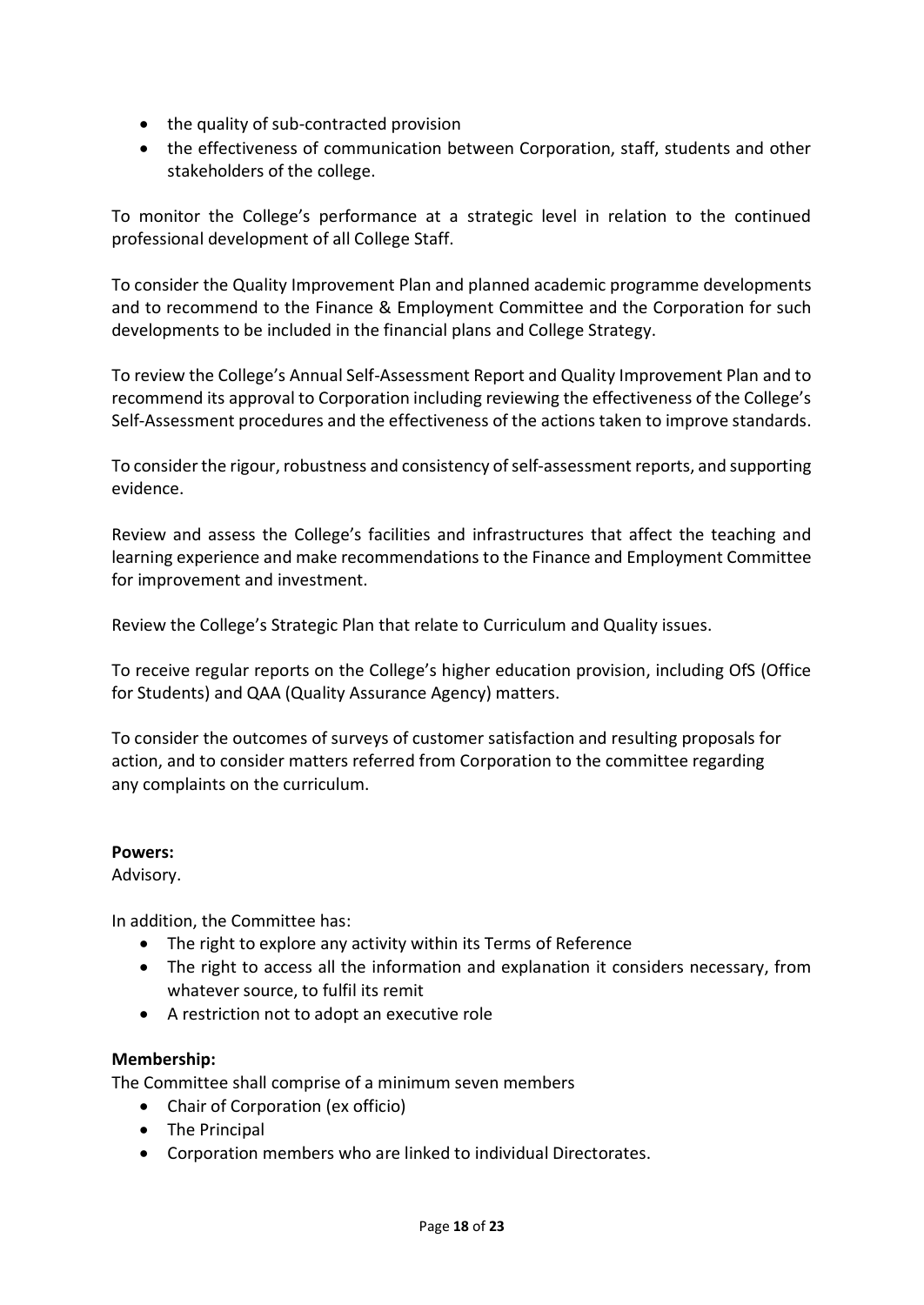Any other member of Corporation who has formally intimated to the Clerk his or her wish to serve on the Committee.

#### **Attendees:**

- Deputy Principal\*
- Director of Quality, Teacher Development and Student Progress \*
- Director of English and Maths\*

\*These members can speak at meetings but do not have any voting rights.

Such co-opted members as may be approved by Corporation on the advice of the Search Committee.

#### **Quorum:**

The quorum for meetings shall be three members.

#### **Chair:**

The Chair of the Committee will be recommended by the Search Committee and appointed by Corporation for a term of one year.

#### **Vice Chair**

The Vice Chair will be appointed by the Committee in September for the ensuing academic year.

The retiring Chair and Vice Chair will be eligible for re-appointment.

In the absence of both the Chair and Vice Chair from a meeting, the Committee will appoint another member to act as Chair for that meeting.

#### **Clerk:**

The Clerk to the Corporation shall act as Clerk to the Committee.

#### **Frequency of Meetings**

The Committee will meet not less than four times a year.

#### **Term of Office**

Appointments of members of the Committee will cease at the end of their term of office as a Governor, although they will be eligible for re-appointment if their membership of the Corporation is renewed. Co-opted members will be appointed for a term of one year and will be eligible for re-appointment if their membership is approved by the Corporation. Members may terminate their membership by notice of resignation to the Clerk to the Corporation.

#### **Status of Papers**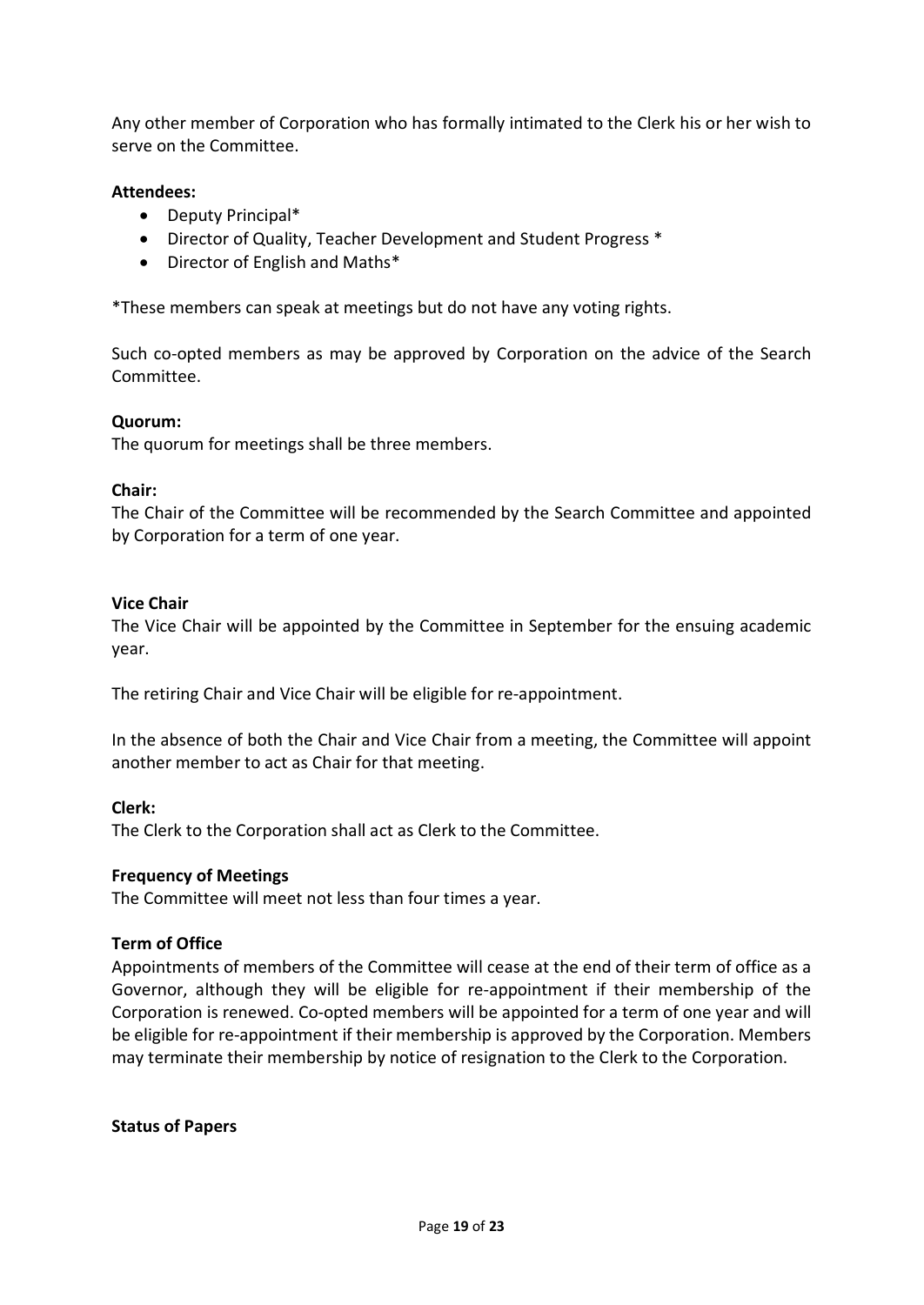All papers will be treated as confidential until the Committee has determined their status at the end of each Committee meeting.

Papers deemed by the Committee to be non-confidential will be circulated as for other Corporation and Corporation Committee reports and agendas.

The Committee shall report to Corporation through the medium of the Committee Chair's report.

| <b>Terms of Reference Title:</b>           | <b>Academic Standards &amp; Quality</b> |
|--------------------------------------------|-----------------------------------------|
|                                            | Committee                               |
| <b>Issue Date:</b>                         | 2 February 2021                         |
| Author:                                    | Clerk                                   |
| <b>Review Date:</b>                        | ASQ Committee: May 2022                 |
| <b>Renewal Date:</b>                       | 29 July 2022                            |
| <b>Related Documents &amp; Procedures:</b> | Instrument and Articles of Government,  |
|                                            | Standing Orders, Code of Conduct,       |
|                                            | <b>Business Cycle.</b>                  |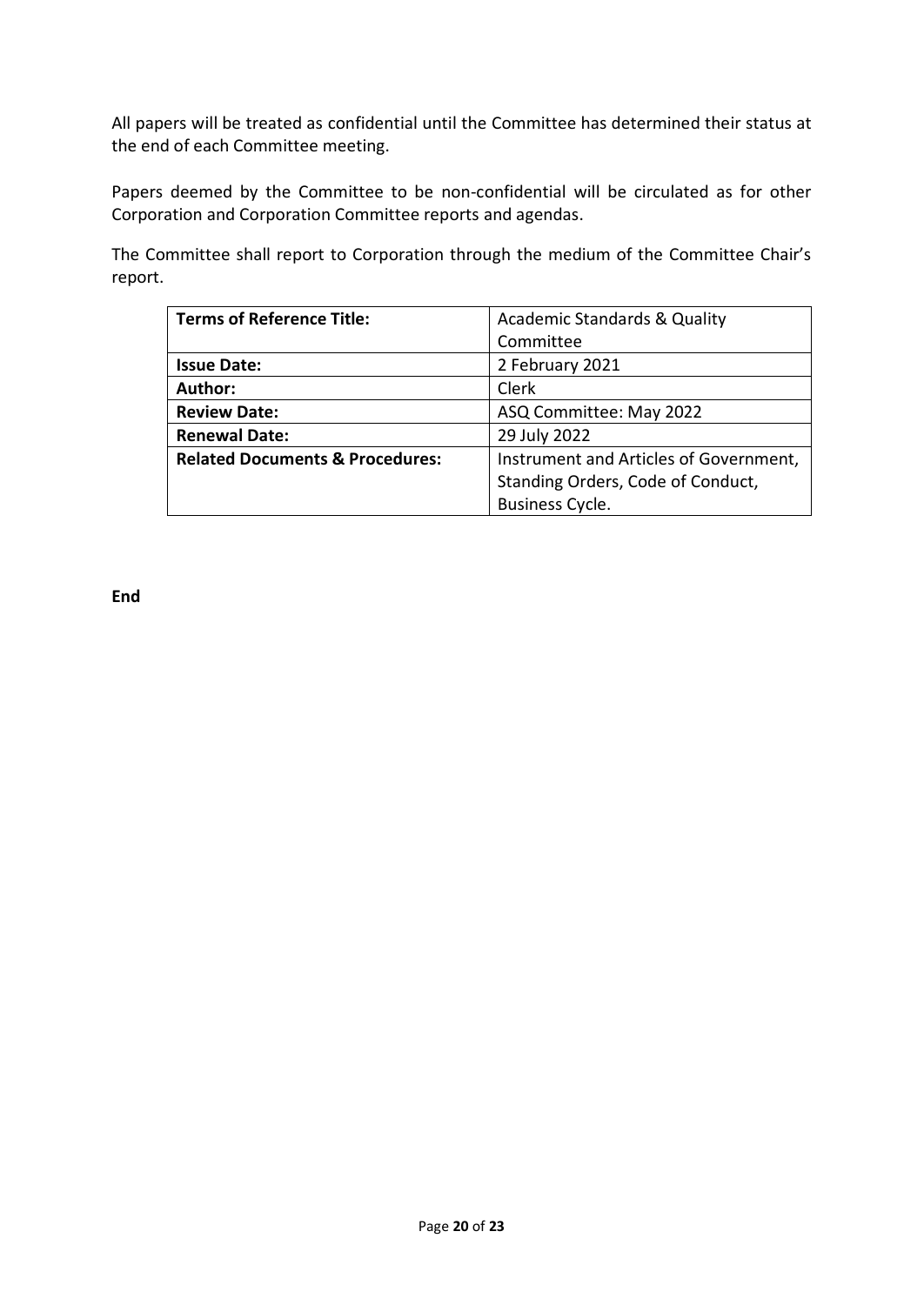#### **FORMAL COMMITTEES**

#### **6a. SPECIAL COMMITTEE**

#### **Purpose:**

To examine the case for possible dismissal of a Senior Post Holder.

#### **Powers:**

Having heard the case against the Senior Post holder, and taking into account any representations by the Post holder, the Committee shall take such action as it considers appropriate, which may include dismissal.

The committee shall obtain such external, professional advice as is necessary for it to discharge its responsibilities.

#### **Membership:**

At least three Members of the Corporation to be appointed by Corporation.

The Chair and Vice-Chair of Corporation, the Principal, and Staff and Student Members are not eligible to serve.

#### **Chair:**

The Chair of the Committee shall be appointed by the Committee.

#### **Quorum:**

The quorum for meetings shall be three members.

#### **Meetings:**

The Committee's first meeting shall be held within seven days of its being convened.

#### **Agenda and Papers shall be circulated in hard copy:**

At least three working days in advance of the meeting.

#### **Agenda and Papers shall be circulated in hard copy to:**

All Committee Members.

The Senior Post Holder concerned and his/her friend.

The person(s) presenting the case against the Senior Post Holder (these shall be no more than two persons).

Relevant attending Officers/Advisors.

#### **Clerk:**

Where the Special Committee is considering discipline or dismissal of the Principal or the Clerk, the services of the College's legal advisors will be engaged to clerk the proceedings.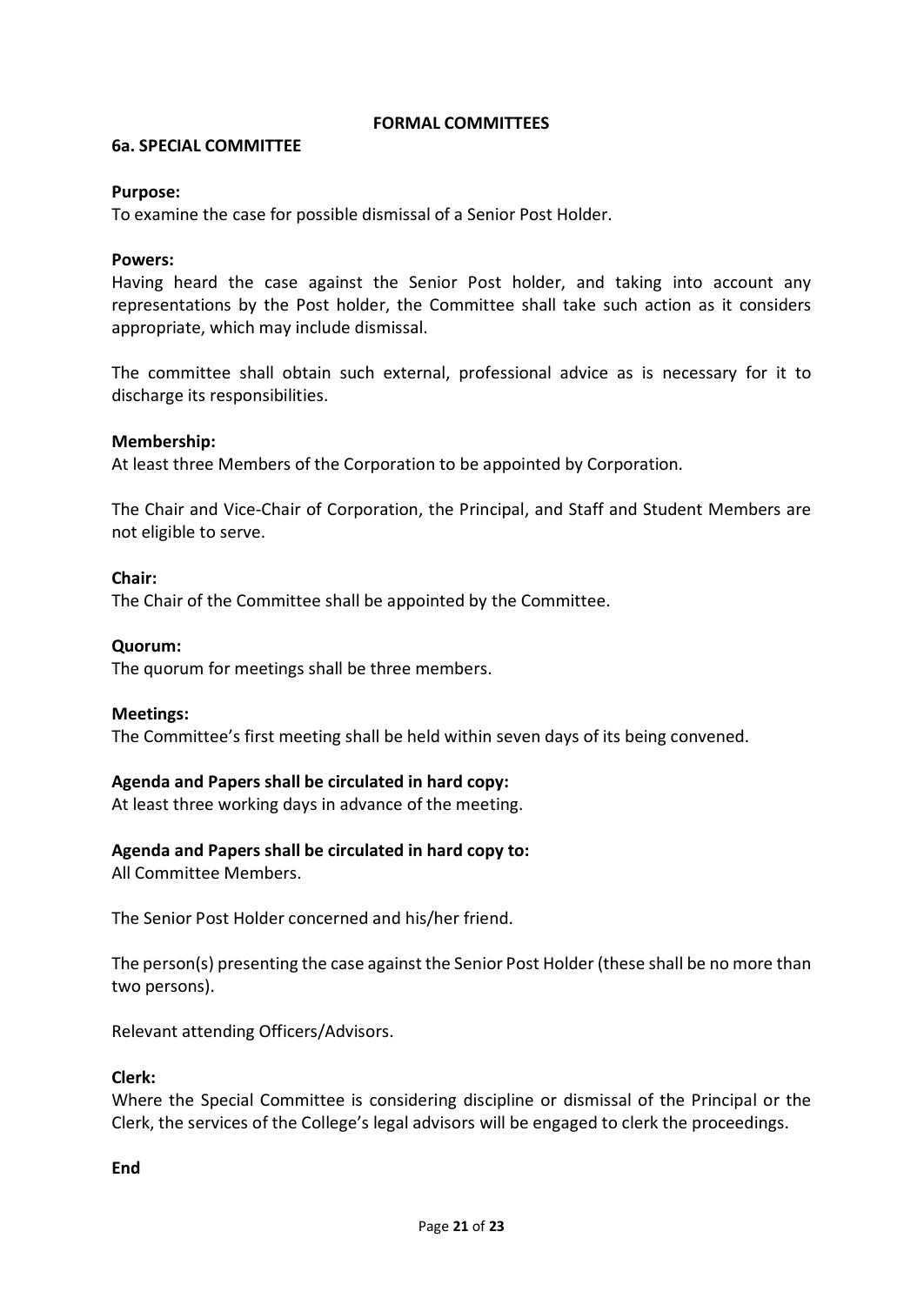#### **6b. STAFF GRIEVANCE COMMITTEE:**

#### **Purpose:**

To consider appeals by staff under the College Grievance Procedure where the original grievance is against a Senior Post Holder or the Clerk.

#### **Powers:**

To determine whether a grievance should be upheld or rejected.

#### **Membership:**

Three Corporation Members (excluding the Staff and Student Members) having no previous involvement in the particular case or knowledge of the individual concerned, selected by the Clerk.

Where the original grievance was against the Clerk, the Members of the Committee shall be selected by the Chair or Vice-Chair of the Corporation.

#### **Chair:**

To be appointed by the Committee and to have a casting vote.

#### **Clerk:**

Where the Grievance Committee is considering matters concerning the Principal or the Clerk, the services of the College's legal advisors will be engaged to clerk the proceedings.

#### **Procedure:**

- Presentation by person aggrieved, which may include witness testimony
- Questioning of person aggrieved and witnesses
- Presentation by respondent, which may include witness testimony
- Questioning of respondent and witnesses
- Summary of case by respondent
- Summary of case by person aggrieved
- Withdrawal of person aggrieved, respondent, friends and witnesses
- Committee's deliberations and recall of parties
- Statement by Chair on the announcement to person aggrieved, respondent and friends of Committee's decision.

#### **Quorum:**

The quorum for meetings shall be three members.

#### **Agenda and Papers circulated by:**

At least five working days in advance of the meeting.

#### **Agenda and Papers circulated to:**

All Committee Members and Officers The person aggrieved, and his/her friend The person against whom the grievance is made and his/her friend.